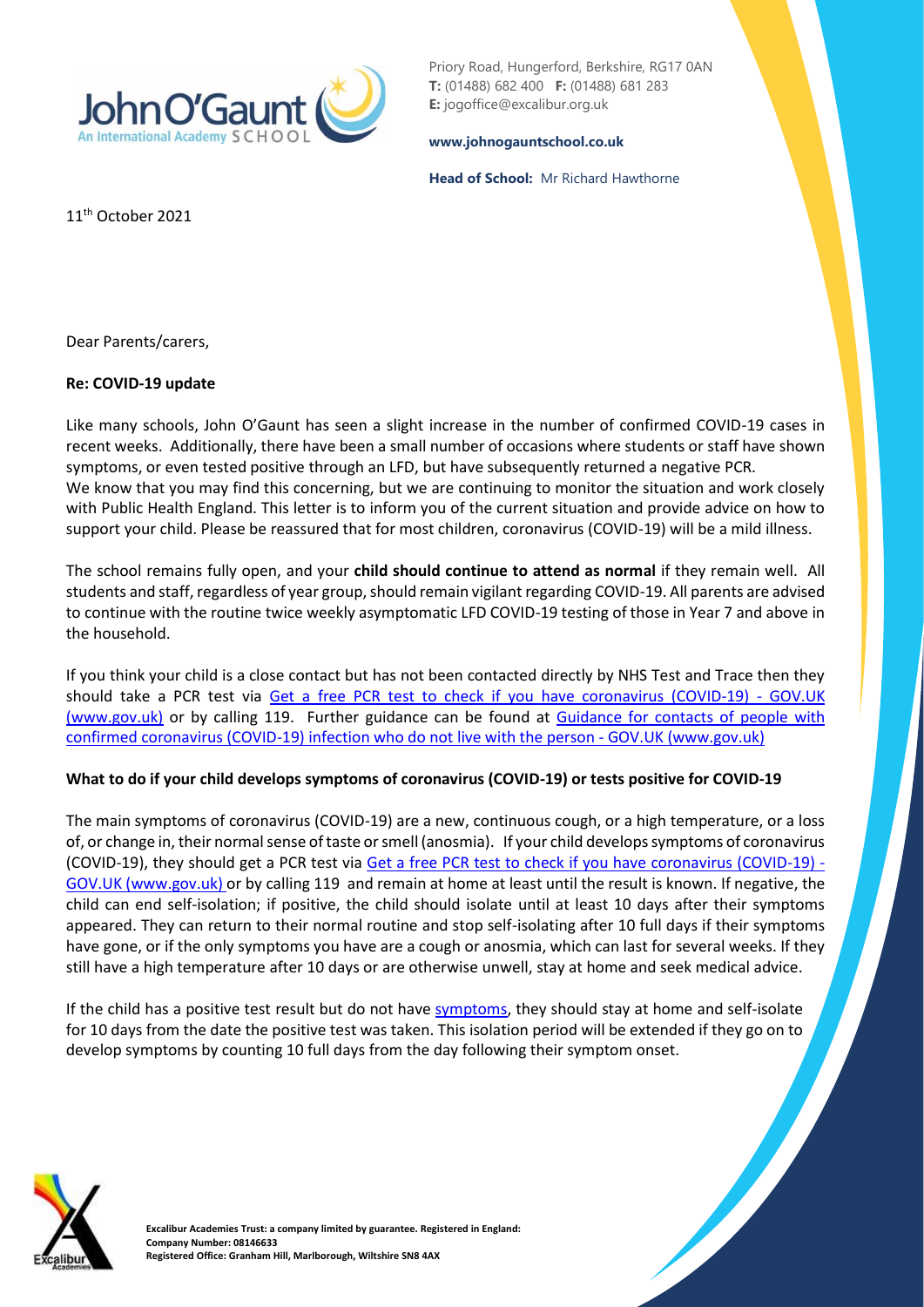# **Instructions for people who live in the same household as someone with COVID-19 (tested positive or symptomatic awaiting a test result)**

Please see the [stay at home guidance](https://www.gov.uk/government/publications/covid-19-stay-at-home-guidance) with information of what the household should do and who is exempt from isolation as a close contact. Even if you are exempt it is recommended that contacts get a PCR test, and undertake other measures outlined in the guidance such as limiting contact with anyone who is extremely clinically vulnerable and wearing a face covering in enclosed spaces while the person in your household with COVID-19 is self-isolating.

**If you / your child develop** [symptoms](https://www.gov.uk/government/publications/covid-19-stay-at-home-guidance/stay-at-home-guidance-for-households-with-possible-coronavirus-covid-19-infection#symptoms) **at any time, even if these are mild, self-isolate immediately,** [arrange to have a COVID-19](https://www.gov.uk/get-coronavirus-test) PCR test **and follow the** [guidance for people with COVID-19](https://www.gov.uk/government/publications/covid-19-stay-at-home-guidance/stay-at-home-guidance-for-households-with-possible-coronavirus-covid-19-infection#SymptomsPositiveTest)  [symptoms](https://www.gov.uk/government/publications/covid-19-stay-at-home-guidance/stay-at-home-guidance-for-households-with-possible-coronavirus-covid-19-infection#SymptomsPositiveTest)**.**

## **For most people, coronavirus (COVID-19) will be a mild illness.**

If your child does develop symptoms, you can seek advice from the nhs.uk website at [https://www.nhs.uk/conditions/coronavirus-covid-19/check-if-you-have-coronavirus-symptoms/.](https://www.nhs.uk/conditions/coronavirus-covid-19/check-if-you-have-coronavirus-symptoms/) If you are concerned about your child's symptoms, or they are worsening you can seek advice from NHS 111 at<https://111.nhs.uk/> or by phoning 111.

## **Contacts who are not required to self-isolate from 16 August 2021**

From 16 August, you will not be required to self-isolate if you are notified you have had close contact with someone with COVID-19 and any of the following apply:

- you are fully vaccinated
- you are below the age of 18 years 6 months
- you have taken part in or are currently part of an approved COVID-19 vaccine trial
- you are not able to get vaccinated for medical reasons

Fully vaccinated means that you have been vaccinated with a[n MHRA approved COVID-19 vaccine](https://www.nhs.uk/conditions/coronavirus-covid-19/coronavirus-vaccination/coronavirus-vaccine/) **in the UK**, and at least 14 days have passed since you received the recommended doses of that vaccine.

If you are a health or social care worker or student working in health and social care settings who has been identified as a household contact and are exempt from self-isolation, there is [additional guidance](https://www.gov.uk/government/publications/covid-19-management-of-exposed-healthcare-workers-and-patients-in-hospital-settings/covid-19-management-of-exposed-healthcare-workers-and-patients-in-hospital-settings)  [available](https://www.gov.uk/government/publications/covid-19-management-of-exposed-healthcare-workers-and-patients-in-hospital-settings/covid-19-management-of-exposed-healthcare-workers-and-patients-in-hospital-settings) that you should follow to reduce the risk of spread of COVID-19 in these settings including not returning to work until you have a negative PCR test.

Students who are under the age of 18 years and 6 months or older students who are fully vaccinated can still attend the educational setting if identified as a close contact. They are recommended to get a PCR test\* if 5 years and older (for household contacts there is no lower age restriction), avoid anyone who is extremely clinically vulnerable for the time they would have isolated and follow additional measures outlined below.

\*They should not arrange to have a PCR test if they have previously received a positive PCR test result in the last 90 days, unless they develop any new symptoms of COVID-19. It is possible for PCR tests to remain positive for some time after COVID-19 infection.

## **How to stop coronavirus (COVID-19) spreading**

There are things you can do to help reduce the risk of you and anyone you live with getting ill with coronavirus (COVID-19): guidance on [how to stay safe and help prevent the spread](https://www.gov.uk/guidance/covid-19-coronavirus-restrictions-what-you-can-and-cannot-do#keeping-yourself-and-others-safe)